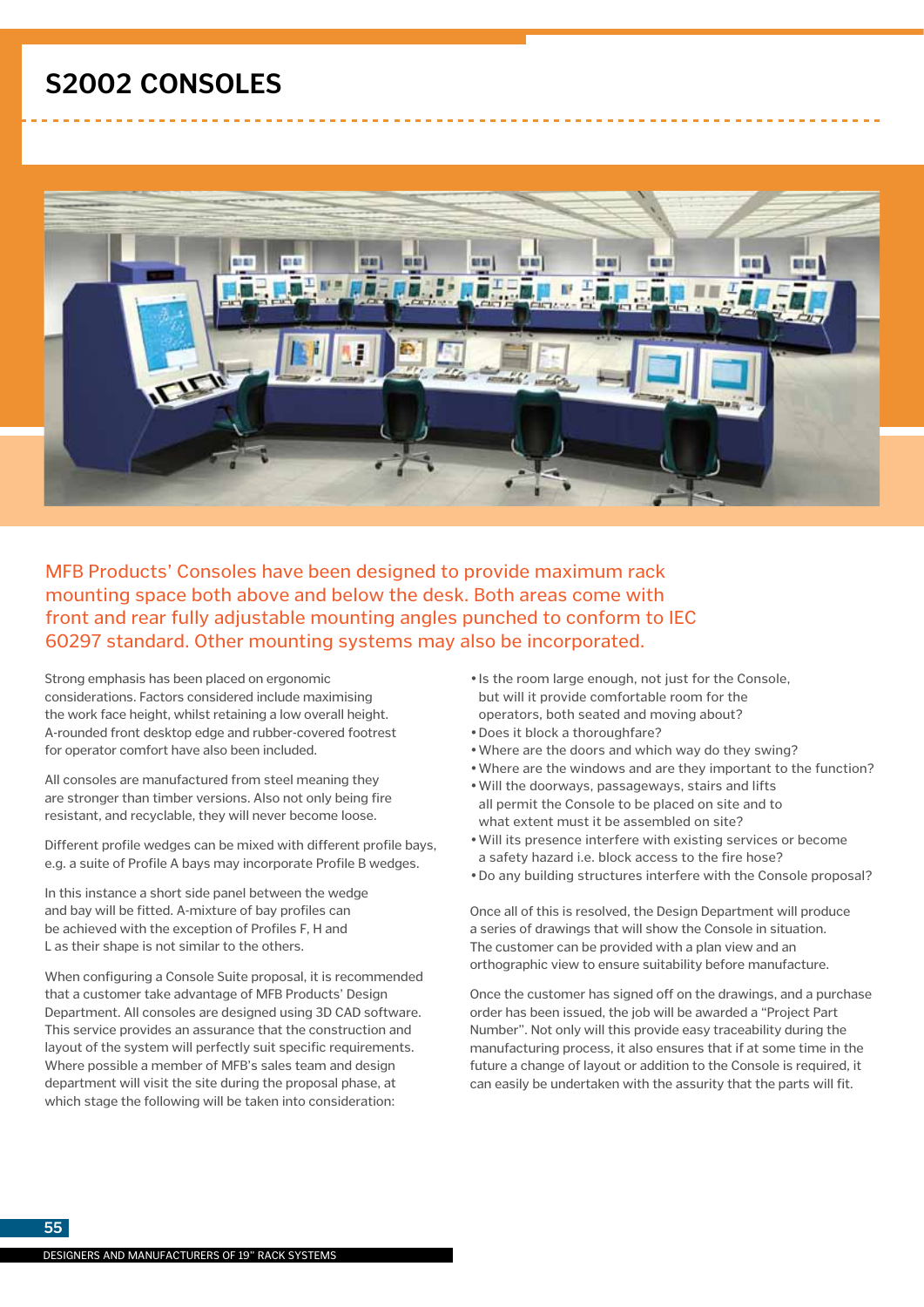. . . . . . . . . . . . . . . . . . . .



## **Features**

- •All Console Suites are manufactured using heavy gauge phosphated steel for all frame and internal structural mounting components. Sides and doors are supplied in 1.0mm steel and desktops are manufactured using MDF with a laminate veneer. All components can be colour matched to customer's specifications. It is important to remember, when colour matching a desktop with the Console panels, choose the laminate first and match the panel finish accordingly. It is recommended that the finish of all components, the frame, panels and desktop, be confirmed early in the design stage, as these are often special requirements and can sometimes hinder completion time.
- •Entry to the body of the console is gained through a lockable rear door. Lower front covers, desk under covers and end panels provide generous access for installation and periodic service, also individual bays are not isolated so interconnection between bays is unrestricted.
- •The Console base is equipped with both levelling feet and fastening down brackets.
- •Each console consists of a bay with a metal rear door and ventilated top cover. (Profile B does not have a ventilated top cover).
- •Below desk key lockable swing down door
- •Equipment up to 500mm depth can be accommodated at the top of the console and 400mm deep below the desk. Inclining rack-mounting faces may result in the number of RU's available in a console being reduced. In determining the available racking space, consideration needs to be given to the position of the Mounting Angles and the depth of the equipment being installed.
- •Most of MFB's standard accessories can be utilised without modification.

### **Options**

- •Plug in halogen work lights allow individual workstations to be lit to operator comfort. Red filters may be fitted to minimise glare to adjacent workstations.
- •Anti-glare shields can be fitted to individual bays as required.
- •Heat generated within the Console may be vented away from the operator either by a plinth fan unit or fan panel. (See Accessories section)
- •Bays of 19", 21" or 650 wide modules.
- •22.5° wedges are fitted with a rear panel\*
- •45° degree wedges incorporate 19" racking and a metal rear door\*
- •\* All wedge above desk front panels can be modified for housing equipment, phones, clocks, bookshelves etc.
- •End covers.
- •Below desk magnetic catch swing down-door.
- •Universal flat screen mounting bracket can be used for monitors.
- •Under desk drawer



Below desk swing door.



Add 20mm for end covers